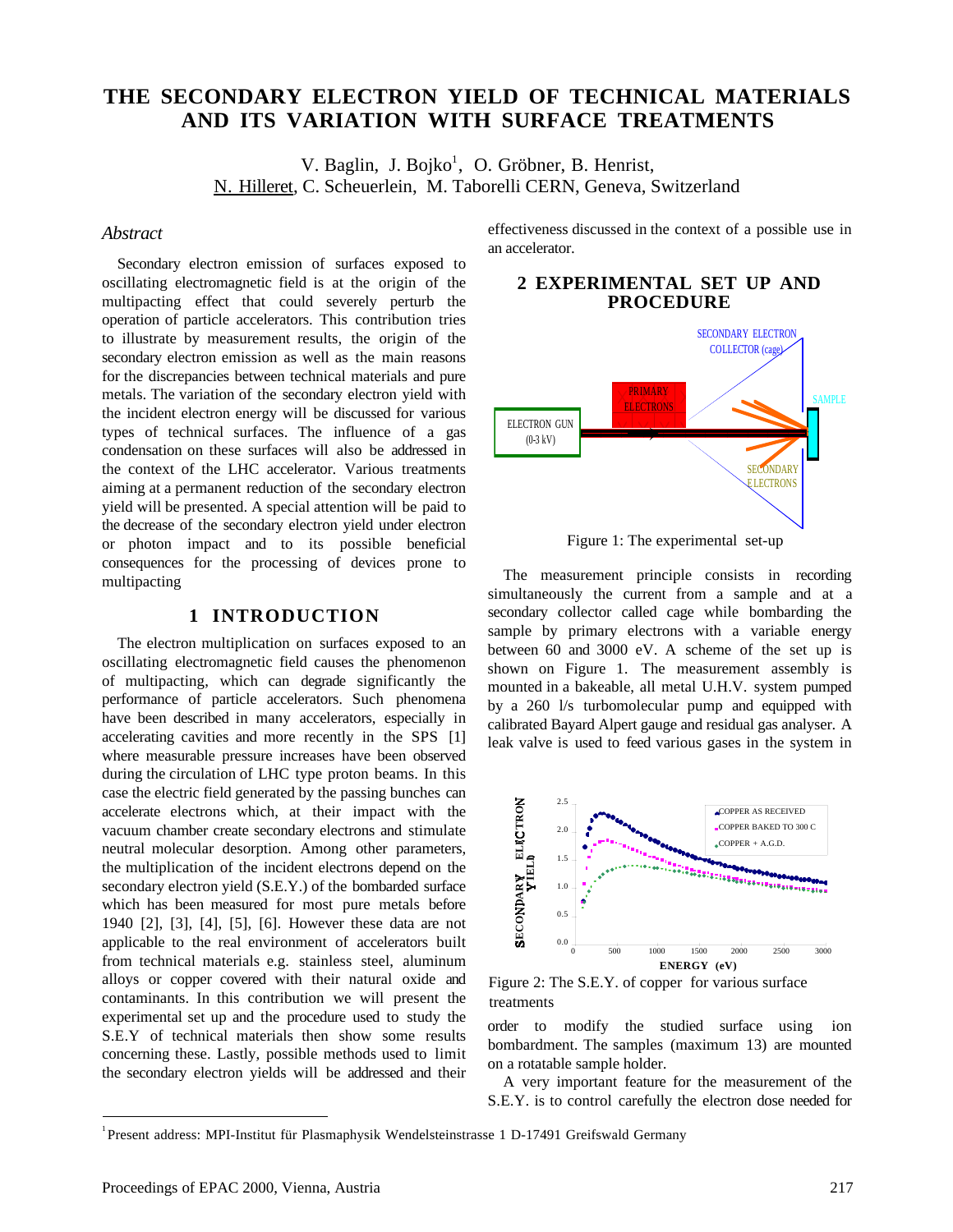a measurement. It will be shown later in this paper that the S.E.Y. is strongly dependent on the dose of primary electrons. For this reason the measurements are made using short pulses (typically 30 ms) of low primary electron current (some nano amperes). Under these conditions, the total dose of electrons for a measurement between 60 and 3000 eV is less than 10 nC/mm2.

## **3 THE DIFFERENCE BETWEEN PURE METALS AND TECHNICAL SURFACES**

The difference between pure metals and technical surfaces is illustrated in the Figure 2 which shows the variation of the S.E.Y. measured for a copper sample in the as



received state and after two different *in-situ* treatments: a 300 ºC bake-out and an argon glow discharge. In this latter case the S.E.Y. of the pure material is obtained: maximum yield 1.3 at 600 eV primary energy. The highest yield is obtained for the as received sample (greater than 2). A 300 ºC bake out decreases this value to



Figure 4: The S.E.Y. of aluminum alloy 6061 as a function of the argon ion dose

1.8. The S.E.Y. of various technical materials is shown on Figure 3 in the as received state: Aluminum alloys have the largest S.E.Y. (greater than 3). For primary energies lower than 300 eV, copper, stainless steel and titanium are equivalent.

The origin of the S.E.Y. difference between pure materials and technical materials is due to the presence of a surface layer (oxide and contaminants) which can be removed by an argon ion bombardment. Furthermore, the S.E.Y. of as received samples is significantly reduced by

baking under vacuum (e.g. to 300ºC), a process leading mainly to the removal of the water vapor adsorbed on their surface.

The two following experiments illustrate the effect of the oxide layer and of the adsorbed water on the S.E.Y. :

The influence of the natural oxide layer is shown on the Figure 4, displaying the evolution of the S.E.Y. of an aluminum alloy (6061) as a function of the dose of argon



with condensed water

ions impinging on its surface. Starting at an initial value of 3, at 300 eV, the S.E.Y. decreases with increasing bombardment close to the value obtained for pure aluminum: 0.95. The dose of argon ions  $(3.5 \t10^{17})$ ions/cm2 ) needed to reach this value is equivalent to the sputtering of a 30 nm thick oxide layer, a value close to that obtained for a similar layer by Auger analysis [7]. If the sample is re-exposed to air, the S.E.Y. is increased to a value higher than 2.5 which is subsequently decreased to the bulk value after sputtering the equivalent of a 6 nm thick aluminum oxide layer.

The S.E.Y. of water condensed at liquid nitrogen temperature on a baked copper surface has been measured for various water thicknesses. In Figure 5 the variation of the S.E.Y. with the primary electron energy is plotted for a clean sample and for coverages corresponding to 45, 85 and 200 monolayers of condensed water.

## **4 METHODS TO DECREASE THE SECONDARY ELECTRON YIELD**

The preceding measurements have shown the strong influence of an air exposure on the S.E.Y. of technical materials. For example the argon ion glow discharge treatment can reduce drastically the S.E.Y. of aluminum but the effect is almost completely lost after an air exposure. In the case of accelerator components or vacuum chambers, it is almost excluded to treat the surfaces *in-situ* with the possible exception of bake- out. Hence the efficiency of all attempts to decrease the S.E.Y. by modifying the surface composition is limited by the unavoidable subsequent exposure to air and to water vapor during installation. Another possible way to lower the S.E.Y. is to change the surface roughness. This causes indirectly a reduction of the emissivity of the surface since the solid angle for electrons to escape without further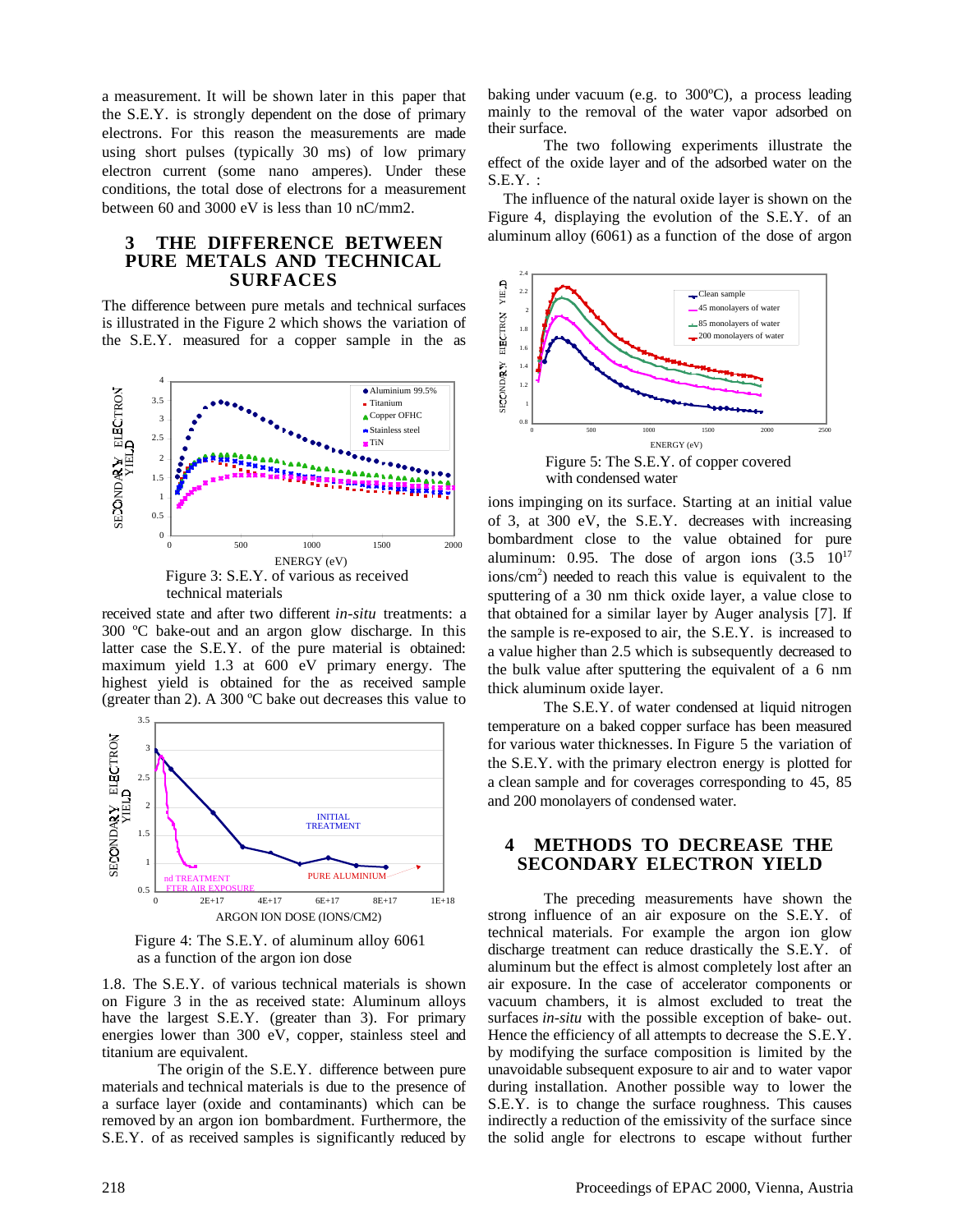interaction with the vacuum chamber can be significantly decreased. A third type of process will be described later

## *4.1 Changing the surface composition*

The argon ion glow discharge treatment is a powerful way to modify surfaces by ion bombardment that has been applied previously to the 2 km vacuum system of the former ISR at CERN [8]. By changing the gas used during this treatment, it is possible to produce various surface layers lowering permanently the S.E.Y. even after



Figure 6: Maximum S.E.Y. for niobium after various surface treatments

an exposure to air. This is illustrated in Figure 6 showing in the case of niobium the maximum S.E.Y. after various glow discharge treatments using argon  $(A.G.D.)$ , argon + 10% oxygen (AO<sub>2</sub>GD), nitrogen (N<sub>2</sub>GD). If most of the beneficial effect of the discharge is lost after anair exposure following an AGD., a significant improvement subsists after a 24 hours exposure to air following the  $AO<sub>2</sub>GD$ . or an N<sub>2</sub>GD. In both these cases, the final yield after exposure to air is close to 1.4, a value that can only



Figure 7: S.E.Y. of copper after various surface treatments

be obtained after an *in-situ* bake-out (B.O.) to 300 ºC.

In the case of copper, the curves giving the evolution of the S.E.Y. following various treatments are given in Figure 7. The permanent reduction of the S.E.Y. obtained after an N2GD is also visible. A mild *in-situ* bake out to 100ºC restores most of the effect of the treatment when the system has been exposed for 24 hours to air.



Figure 8: S.E.Y. of a TiZrV getter as a function of the activation temperature

Titanium nitride is known to produce a reduction of the S.E.Y. [9] that depends largely on the deposition condition of the films. TiN coatings from various sources show a large scatter in the maximum yields (between 2.5 and 1.5). The best layers can have a maximum yield significantly lower than the S.E.Y. of any known metal in the as received state. After a subsequent 150ºC bake out, the maximum yield is close to 1.4, baking to 300 ºC lowers the yield to 1.2.

The activation of a getter layer [10] is another elegant way to eliminate the oxide layer. In figure 8 the variation of the S.E.Y. of a Ti Zr getter layer is plotted as a function of the baking temperature. A marked decrease of the S.E.Y. is visible when the layer is heated above its activation temperature. After a 300 ºC bake out, the highest yield is less than 1.2.



Figure 9 : SEY of copper after a 24 hours 350°C bakeout compared to the SEY of copper after 5 minutes air exposure at 350°C and 6 hours bakeout at 350°C under vacuum

#### *4.2 Changing the surface roughness*

As explained above, the creation of a surface layer with increased roughness can permanently decrease the S.E.Y. This modification can be produced either by a chemical reaction with the substrate or by the deposition of a strongly dendritic layer.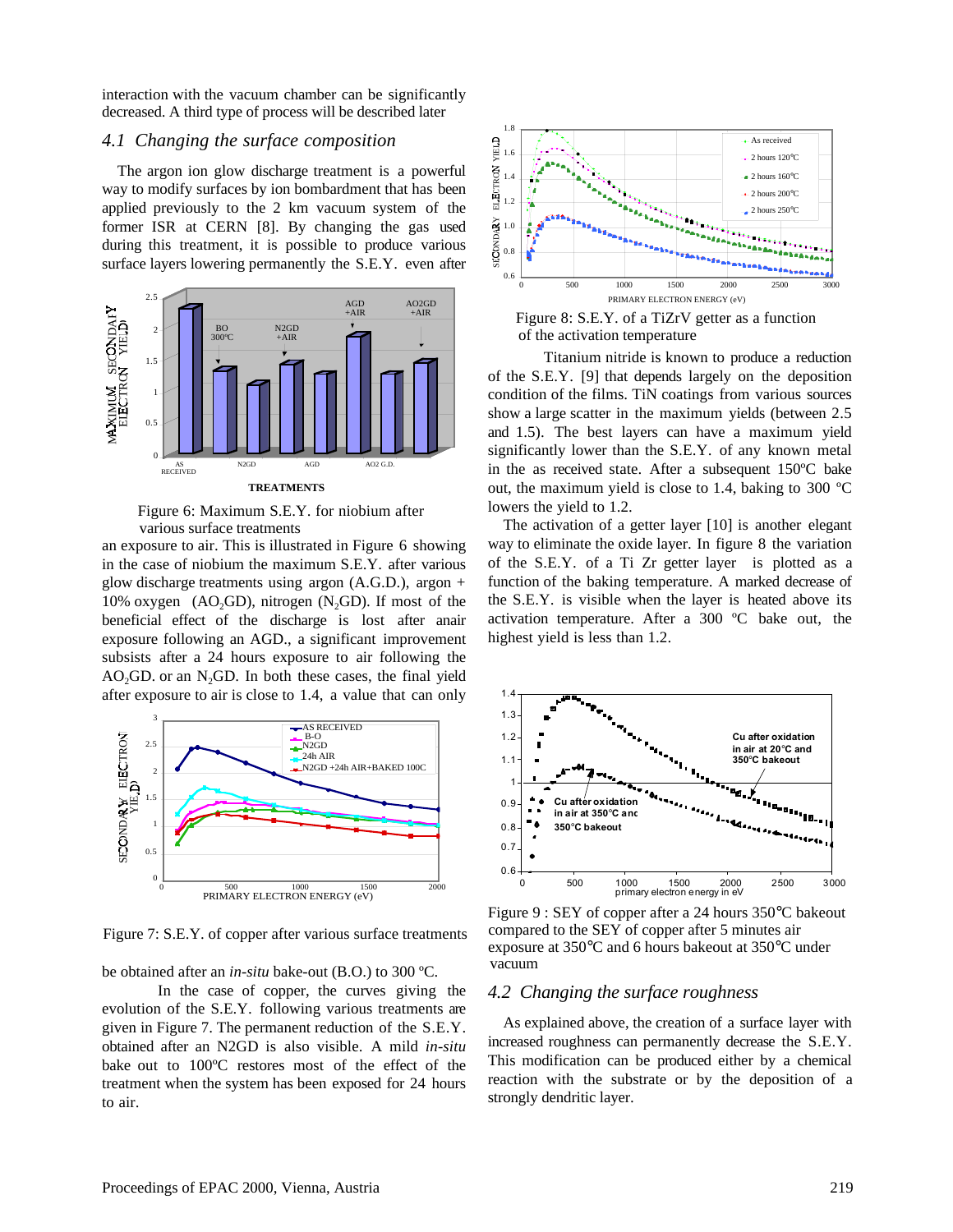The first approach was applied to the case of copper [11] which was oxidized at elevated temperature in air.



The stresses produced during the oxide growth often lead to cracks in the oxide film resulting in an increased surface roughness. It is also important that the formed oxide has a low S.E.Y. as it is typically the case for semi-conducting oxides like Cu<sub>2</sub>O. An *in-situ* bake out to 350ºC at atmospheric pressure for 5 minutes followed by a 6 hours vacuum bake-out creates a surface with a low S.E.Y. (1.05) as shown on the Figure 9. That treatment causes an increase of surface roughness measured by xenon adsorption at 77K (B.E.T. method) [12] from 1.4 (as received state) to 6.5 (after air bake).

The creation of a strongly dendritic surface on a small copper sample, as shown on the electron microscope picture in figure 10 produces a surface which has a S.E.Y lower than 1, even after an air exposure as it is shown on the figure 11. Similar results have been published by A.N.Curren et al [13].



Figure 11: Secondary electron yield of a textured copper surface

These methods seem to be able to produce surfaces with very low secondary electron yields (lower than 1) but are difficult to apply on a large scale as in an accelerator.

# *4.3 The "dose" effect*

When a surface is exposed to the impact of an electron beam, its S.E.Y. decreases [14] . In Figure 12 the



Figure 12: Variation of the S.E.Y. of copper with the incident electron dose

variation of the S.E.Y. for an unbaked copper sample is plotted as a function of the electron dose. The S.E.Y. decreases for doses larger than  $10^{-6}$  C/mm<sup>2</sup> and its maximum stabilizes for doses greater than  $1x \ 10^{-3} \ \text{C/mm}^2$ at a value close to 1.2. This effect is permanent when the surface is kept under vacuum (pressures  $< 1x10^{-5}$  Pa). The dose effect decreases the S.E.Y. for all primary electron energies as can be seen in figure 13 but the effect is more pronounced for the lower primary electron energies. XPS analysis have shown that after irradiation, the carbon



Figure 13: Decrease of the secondary electron yield with the electron dose normalised to 1 before bombardment

content on the sample surface is increased from 40% to 60% exclusively in the zone of the electron impact. The origin of the effect might be linked with the formation, stimulated by the electron bombardment, of a carbon rich surface layer. The origin of the carbon could be the residual gas (e.g.  $CO$ ,  $CO<sub>2</sub>$ , hydrocarbons) or molecules desorbing from the sample during the electron irradiation (  $CO, CO<sub>2</sub>$  [15]

Although not completely understood and difficult to investigate, as the electron doses involved are too small